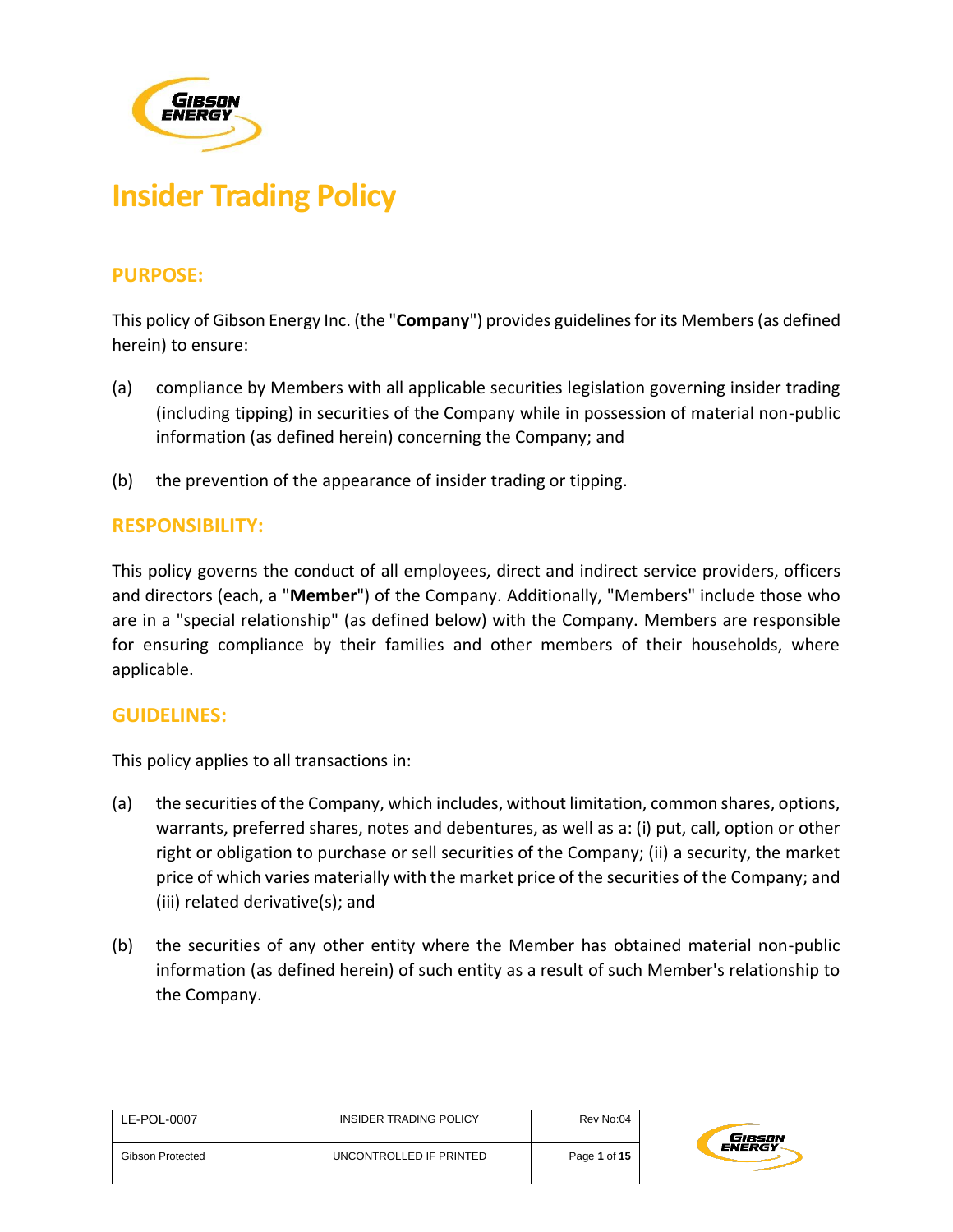

This policy applies not only to the securities of the Company owned by a Member and any family member or other household member of a Member, if applicable, but also those securities over which such individuals exercise control or direction (for example, as a trustee or executor of an estate) and securities of the Company that are indirectly owned by a Member (for example, by a Company controlled by an employee, officer or director).

These procedures may be changed, or other procedures may be adopted in the future as considered appropriate, in order to carry out the purposes of this policy.

# **COMMUNICATION OF THIS POLICY:**

This policy will be made available on the Company's internal website and may be posted on the Company's external website. All Members will be informed whenever significant changes are made to this policy. New Members will be provided with a copy of this policy and educated about its importance.

# **DEFINITION OF "MATERIAL NON-PUBLIC INFORMATION"**

"**Material information**" is any information, whether such information is confidential or not, relating to the business and affairs of the Company that results in, or would reasonably be expected to result in, a significant change in the market price or value of the Company's securities or that would reasonably be expected to have a significant influence on a reasonable investor's investment decision. Material information consists of both "material facts" and "material changes".

A "**material change**" is defined as a change in the business, operations or capital of the Company that would reasonably be expected to have a significant effect on the market price or value of any of the securities of the Company, or a decision to implement such a change made by the directors of the Company, or by senior management of the Company who believe that confirmation of the decision by the directors is probable.

A "**material fact**", when used in relation to securities issued or proposed to be issued by the Company, means a fact that significantly affects, or would reasonably be expected to have a significant effect on, the market price or value of the Company's securities. Both positive and negative information may be material. The following are some types of information that would ordinarily be considered "material" to the Company (this list is not to be considered exhaustive):

| LE-POL-0007      | INSIDER TRADING POLICY  | Rev No:04    | Gibson        |
|------------------|-------------------------|--------------|---------------|
| Gibson Protected | UNCONTROLLED IF PRINTED | Page 2 of 15 | <b>ENERGY</b> |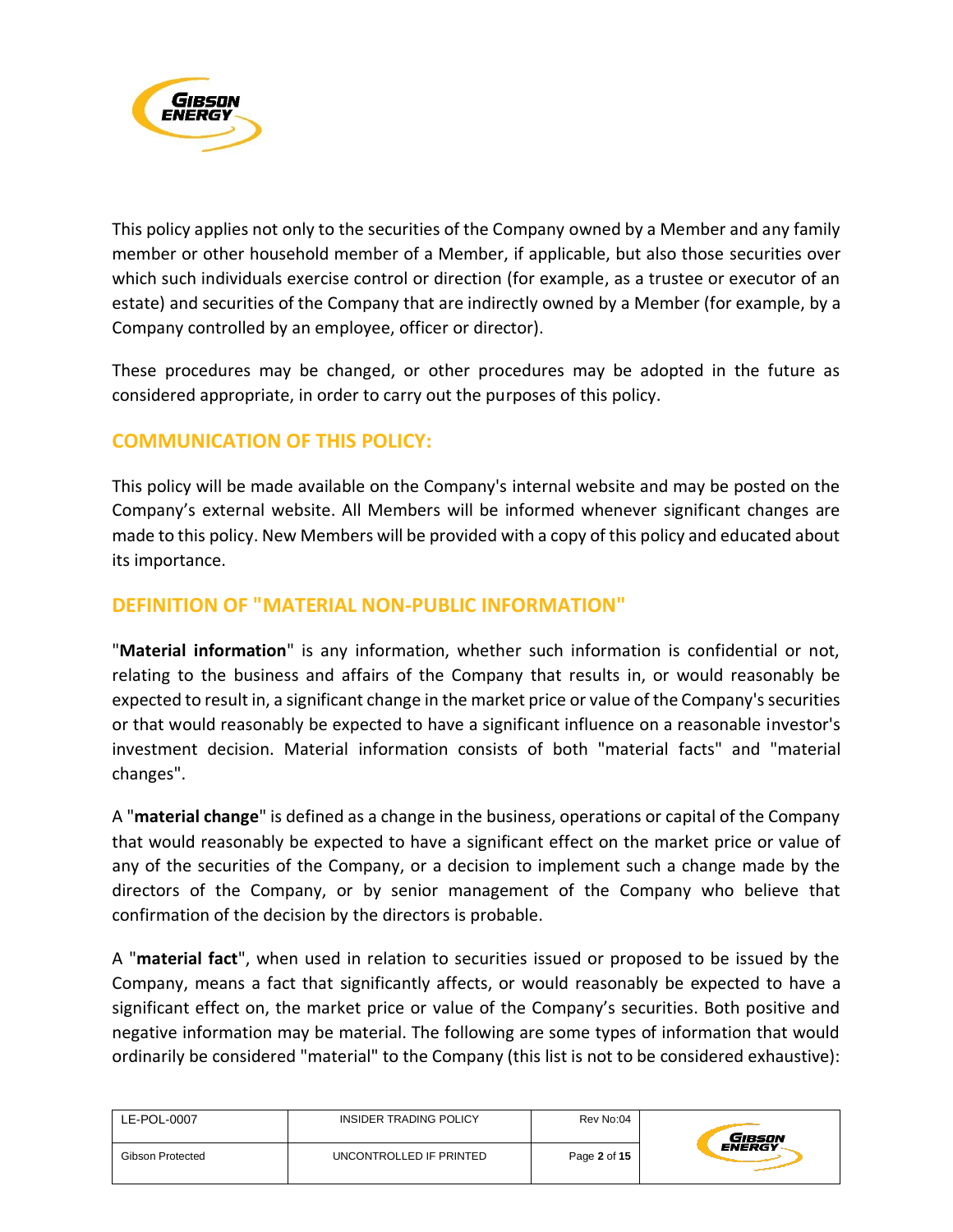

- (a) financial performance, especially quarterly and year-end earnings, and significant changes in financial performance or liquidity;
- (b) Company projections and strategic plans;
- (c) potential mergers and acquisitions;
- (d) public or private securities/debt offerings; and
- (e) actual or threatened litigation, or the resolution of such litigation.

A more fulsome list of examples of information that could be material is set out in Appendix A to this policy.

#### **"Non-public" Information**

Material information is "non-public" if it has not been generally disclosed. Information is considered to have been generally disclosed if: (i) the information has been disseminated in a manner calculated to effectively reach the marketplace (i.e. by broadly disseminated press release), and (ii) public investors have been given a reasonable amount of time to analyze the information. **For the purposes of this policy, such dissemination period shall extend until the opening of trading on the third day following the day on which the press release is issued.**

If a Member is unsure whether the information that he or she possesses is material or non-public, please consult with any one of the President and Chief Executive Officer, the Chief Financial Officer, General Counsel (each a "**Designated Officer**") or a member of the Legal Department before trading in any of the Company's securities.

# **TRADING POLICIES AND PROCEDURES**

## **Prohibited Activities**

For the purposes hereof, "securities of the Company" shall have the meaning attributed thereto above.

- (a) No Member shall purchase or sell securities of the Company with the knowledge of material non-public information concerning the Company.
- (b) No Member shall, other than when it is necessary in the course of business (as defined in the Company's *Disclosure Policy*), inform anyone (including family members, analysts, individual investors and members of the investment community and news media) of

| LE-POL-0007      | INSIDER TRADING POLICY  | Rev No:04    | GiBSON        |
|------------------|-------------------------|--------------|---------------|
| Gibson Protected | UNCONTROLLED IF PRINTED | Page 3 of 15 | <b>ENERGY</b> |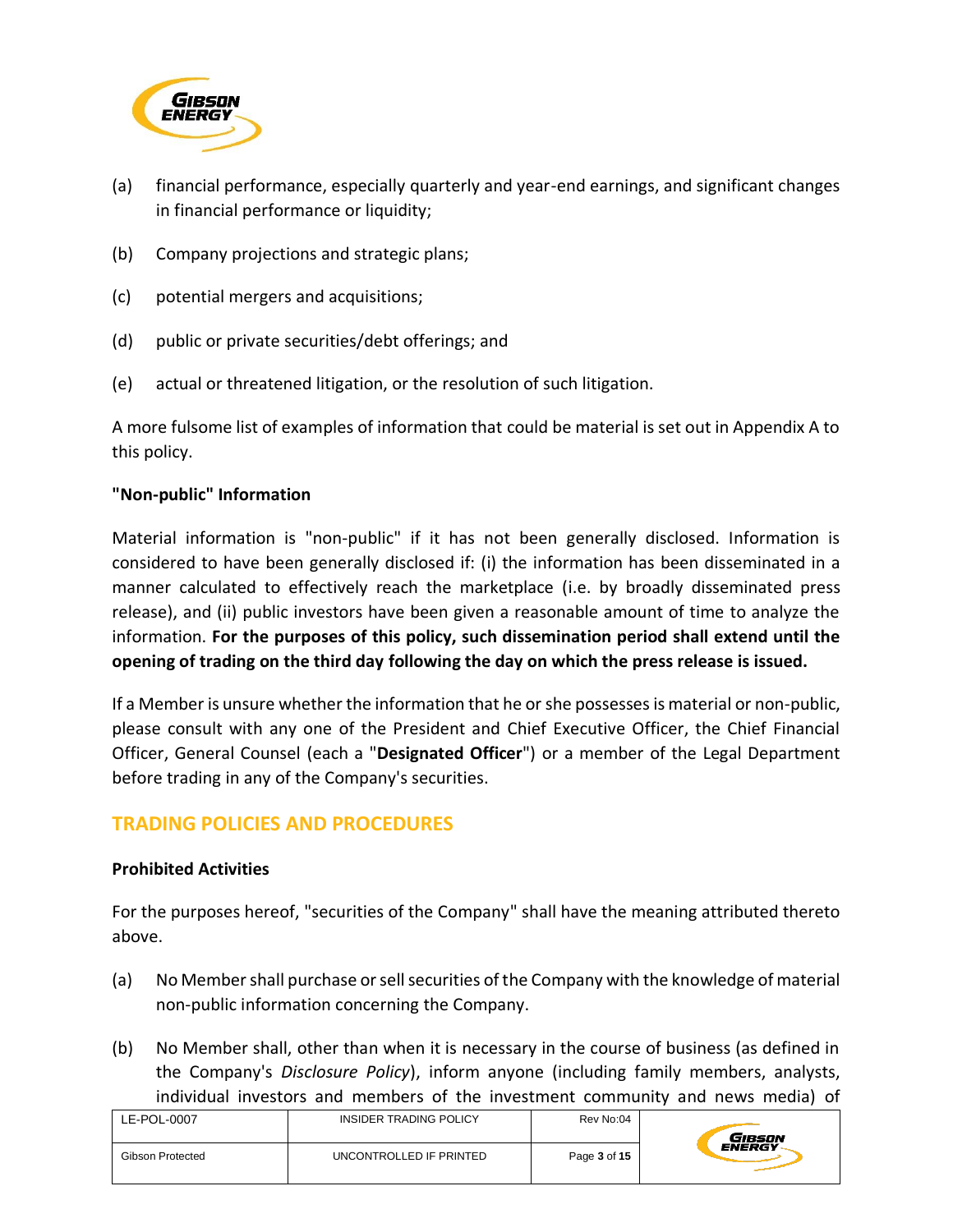

material non-public information with respect to the Company. In any instance where such information is disclosed in the necessary course of business, those receiving the information should be advised that they must not disclose the information to anyone else (other than in the necessary course of business) and may not trade in securities of the Company until the information has been generally disclosed.

- (c) No Member, with knowledge of material non-public information about the Company, shall recommend or encourage another person or company to: (i) purchase or sell any securities of the Company; or (ii) enter into a transaction involving a security the value of which is derived from or varies materially with the market price or value of any of the securities of the Company. However, insiders (as defined under applicable securities legislation) or Members should advise others not to trade if doing so might violate applicable securities legislation or this policy.
- (d) No Member may: (i) trade in securities of any other public company while possessing material non-public information concerning that company; (ii) "tip" or disclose material non-public information concerning any other public company to anyone; or (iii) give trading advice of any kind to anyone concerning any other public company, with knowledge of material non-public information about that company that such Member obtained by virtue of its relationship to the Company.
- (e) Directors and senior officers shall not, at any time, either directly or indirectly:
	- (i) engage in the practice of selling "short" the Company's securities;
	- (ii) engage in transactions in derivatives on Company securities, such as the practice of buying a "put" or selling a "call", or buying orselling any other right or obligation to purchase or sell any of the securities of the Company;
	- (iii) engage in the monetization of equity awards (such as stock options, deferred and restricted share units, and other equity-like securities); or
	- (iv) enter into any other short or long term transaction that is designed to hedge or offset any decrease in the market value of the Company's securities, including any hedging or equity monetization transactions where the individual's economic interest and risk exposure in the Company's securities are changed (such as collars or forward sales contracts).

The engagement by Members (other than directors and senior officers) in the aforementioned activities is strongly discouraged. Notwithstanding the foregoing,

| LE-POL-0007      | INSIDER TRADING POLICY  | Rev No:04    | GIBSON        |
|------------------|-------------------------|--------------|---------------|
| Gibson Protected | UNCONTROLLED IF PRINTED | Page 4 of 15 | <b>ENERGY</b> |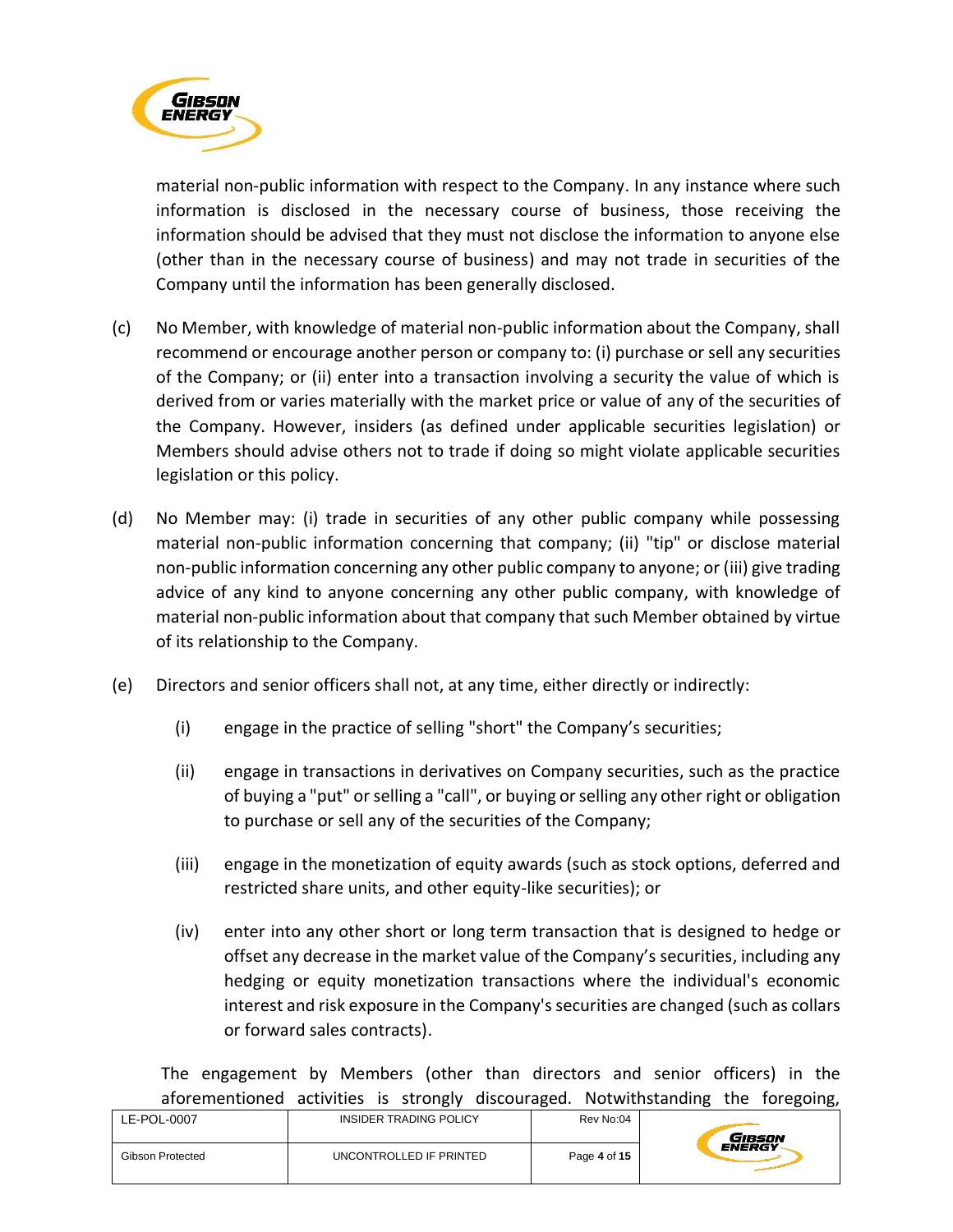

Members are permitted to participate in the Company's "cashless exercise" program offered by the Company for the exercise of certain Company securities.

(f) In order to avoid possible inadvertent conflict with this policy, it is recommended that no Member leave with a broker any outstanding sell or purchase orders.

## **Pre Trade Clearance**

From time to time, directors and officers will be cautioned against making trades during periods when a Designated Officer considers that the trades may appear inappropriate. Prior to the trading of any Company securities, all insiders of the Company are required to pre-clear all proposed trades in such securities with a Designated Officer or a member of the Legal Department. Such individuals are encouraged to contact a Designated Officer or a member of the Legal Department for guidance on Gibson's pre-clearance trading protocol. The President and Chief Executive Officer shall consult with the Chair of the Corporate Governance, Compensation and Nomination Committee prior to completing a trade of securities of the Company. **Notwithstanding this provision, the responsibility to determine whether there is material information not generally disclosed remains with the insider and nothing herein shall imply any additional level of responsibility or liability for the Designated Officers or the Company with respect to their advice or information provided to an insider.** Immediately following any trade in Company securities, reporting insiders (as defined below) are required to complete a filing on SEDI (as defined below) or seek the assistance of a member of the Legal Department with such filing.

## **Blackout Periods**

A "**blackout period**" is any time where an insider or Member is restricted by the terms of this policy or applicable securities legislation from trading in securities of the Company. This will be done in order to ensure that there is no perception of improper insider trading. Pursuant to this policy:

- (a) certain Members may not trade in securities of the Company, during any designated general or special blackout periods. No Member may disclose to any third party (includes another Member) that a special blackout period has been designated;
- (b) a calendar of currently known blackout dates will be distributed annually or available on the Company's intranet; and
- (c) should a special blackout period be required, an email will be circulated to all applicable insiders and Members advising them of the blackout dates. The Designated Officer shall

| LE-POL-0007             | INSIDER TRADING POLICY  | Rev No:04    | Gibson        |
|-------------------------|-------------------------|--------------|---------------|
| <b>Gibson Protected</b> | UNCONTROLLED IF PRINTED | Page 5 of 15 | <b>ENERGY</b> |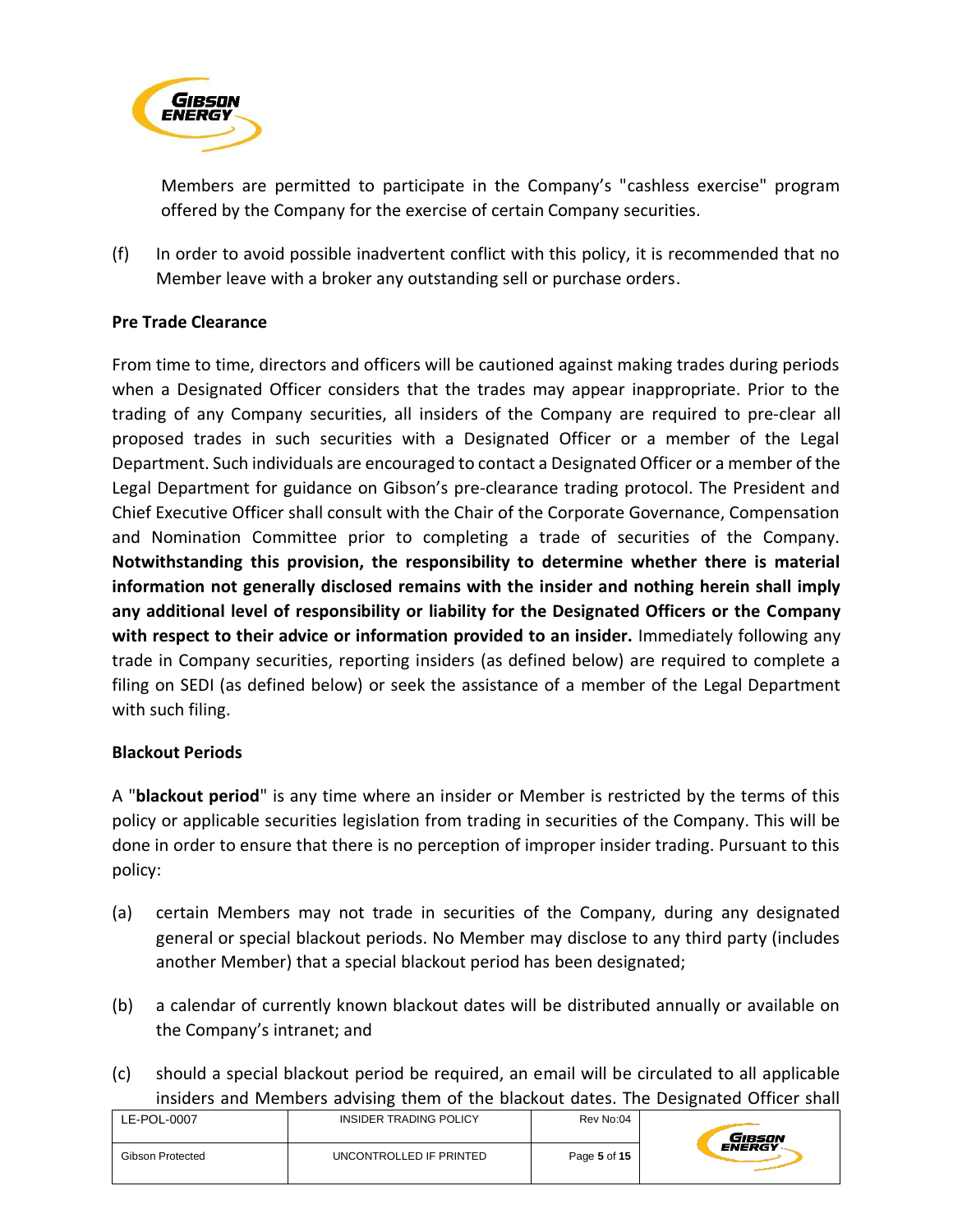

determine to whom the special blackout shall apply and the times at which such restrictions are imposed.

#### **Trading Procedures**

For the release of quarterly and annual consolidated financial and operating information, the directors and officers of the Company and its subsidiaries and those Members involved in the preparation, review or handling of the financial statements/information of the Company or its subsidiaries and the Company's management's discussion and analysis, are restricted from trading in Company securities from the close of trading on the fourth business day following the end of the applicable quarter until the opening of trading on the third day following the day on which the press release pertaining to such information is issued.

The prohibition on trading Company securities during a blackout period also applies to any Company securities issued pursuant to the Company's (i) dividend reinvestment plan ("**DRIP**"), (ii) employee share ownership plan ("**ESOP**"), and (iii) stock dividend program ("**SDP**" and, together with the DRIP and ESOP, the "**Company Securities Plans**"). A Member subject to a blackout should not make any election under any Company Securities Plan during a blackout period, including whether to enter into, change contribution levels under or cease participation in any of the Company Securities Plans. Members seeking to participate in any Company Securities Plan must elect to enter into such plans during a period when such Member is not subject to a blackout and may only elect to change contribution levels under or exit such plans during a period when such Member is not subject to a blackout. Notwithstanding the foregoing, Members are not prohibited from acquiring any Company securities in connection with the Company Securities Plans during a blackout period provided that the Member was enrolled in such Company Securities Plan prior to the commencement of the blackout. Company securities received by reporting insiders in connection with Company Securities Plans must be reported under the annual filing requirement which requires the reporting insider to file a report by March  $31<sup>st</sup>$  in the year following the transaction.

#### **Priority of Statutory or Regulatory Trading Restrictions**

The trading prohibitions and restrictions set forth in this policy will be superseded by any greater prohibition or restrictions prescribed by applicable securities legislation.

#### **Notices**

To facilitate compliance with this policy and to assist Members in anticipating blackout periods in reference to the exercise of options, rights or other securities and the completion of trades

| LE-POL-0007      | <b>INSIDER TRADING POLICY</b> | Rev No:04    | GIBSON        |
|------------------|-------------------------------|--------------|---------------|
| Gibson Protected | UNCONTROLLED IF PRINTED       | Page 6 of 15 | <b>ENERGY</b> |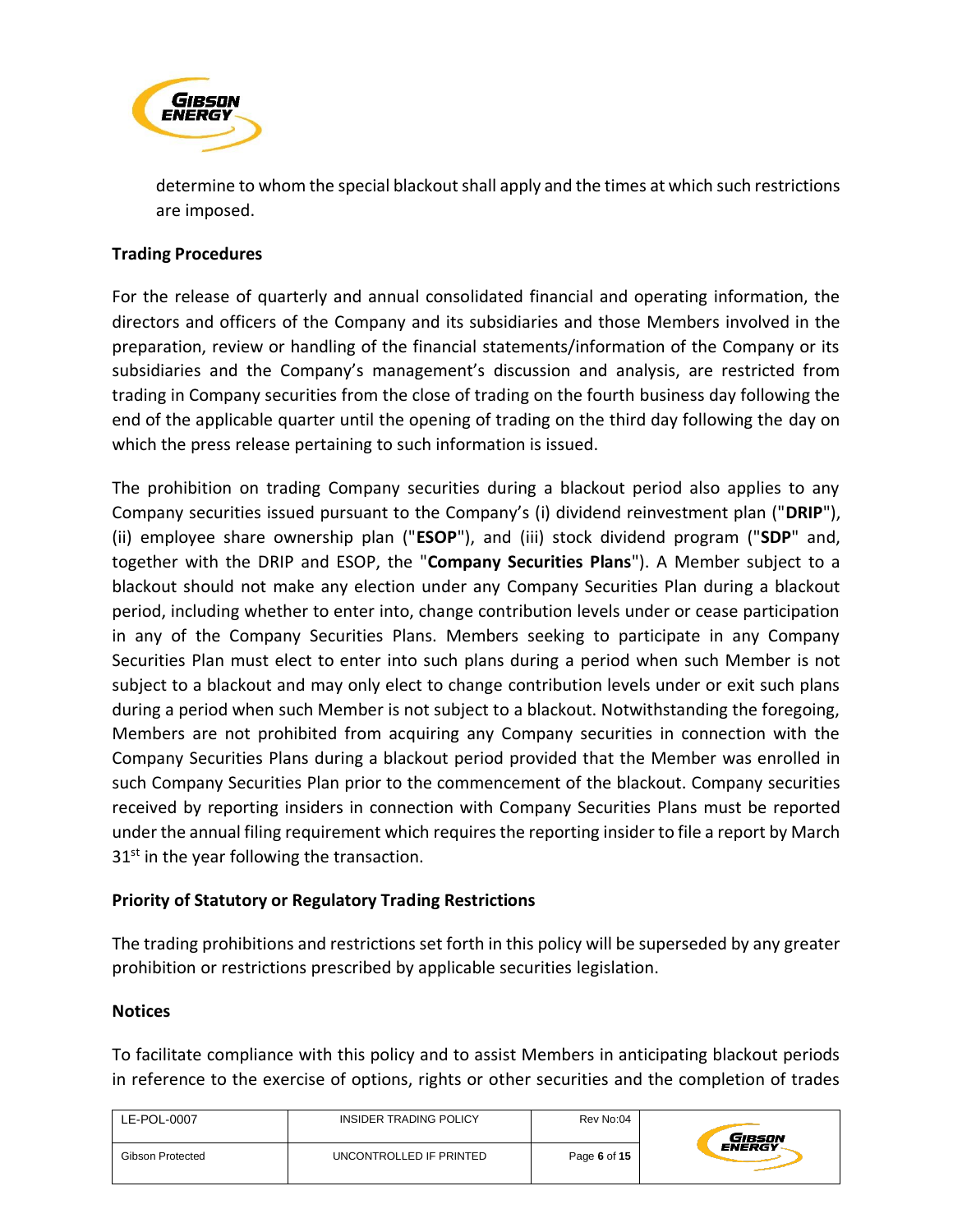

generally, the Company will endeavor, but shall not be obligated to provide, periodic notices as to blackout periods. However, it is the obligation of every insider and Member to ensure, prior to effecting a trade, that a blackout period is not in effect or such person is not otherwise restricted from trading in securities of the Company. If a person is unsure whether a blackout period is in effect, they may contact a Designated Officer of the Company or the Legal Department.

# **PROHIBITION OF TIPPING AND INSIDER TRADING**

Securities legislation in Canada prohibits: (i) any person or company in a special relationship (as defined below) with the Company from purchasing or selling any securities of the Company with knowledge of material information with respect to the Company that has not been generally disclosed (also known as "**insider trading**"); and (ii) the Company and any person or company in a special relationship with the Company from informing, other than in the necessary course of business, any other person or company of material information with respect to the Company before that material information has been generally disclosed (also known as "**selective disclosure**" or "**tipping**"). Refer to the Company's *Disclosure Policy* for further guidance respecting the meaning of "necessary course of business".

Those in a "**special relationship**" with the Company include, but are not limited to:

- (a) all insiders, affiliates or associates of:
	- (i) the Company;
	- (ii) a person or company that is considering or evaluating whether to make a takeover bid (as defined under applicable securities legislation), or a person or company that is proposing to make a take-over bid (as defined under applicable securities legislation), for the securities of the Company; or
	- (iii) a person or company that is considering or evaluating whether, or a person or company that is proposing, (A) to become a party to a reorganization, amalgamation, merger or arrangement or a similar business combination with the Company, or (B) to acquire a substantial portion of the property of the Company;
- (b) any person or company that has engaged, is engaging, is considering or evaluating whether to engage, or proposes to engage, in any business or professional activity with or on behalf of the Company or with or on behalf of any person or company described above in clause (a)(ii) or (iii);

| LE-POL-0007      | INSIDER TRADING POLICY  | Rev No:04    | Gibson        |
|------------------|-------------------------|--------------|---------------|
| Gibson Protected | UNCONTROLLED IF PRINTED | Page 7 of 15 | <b>ENERGY</b> |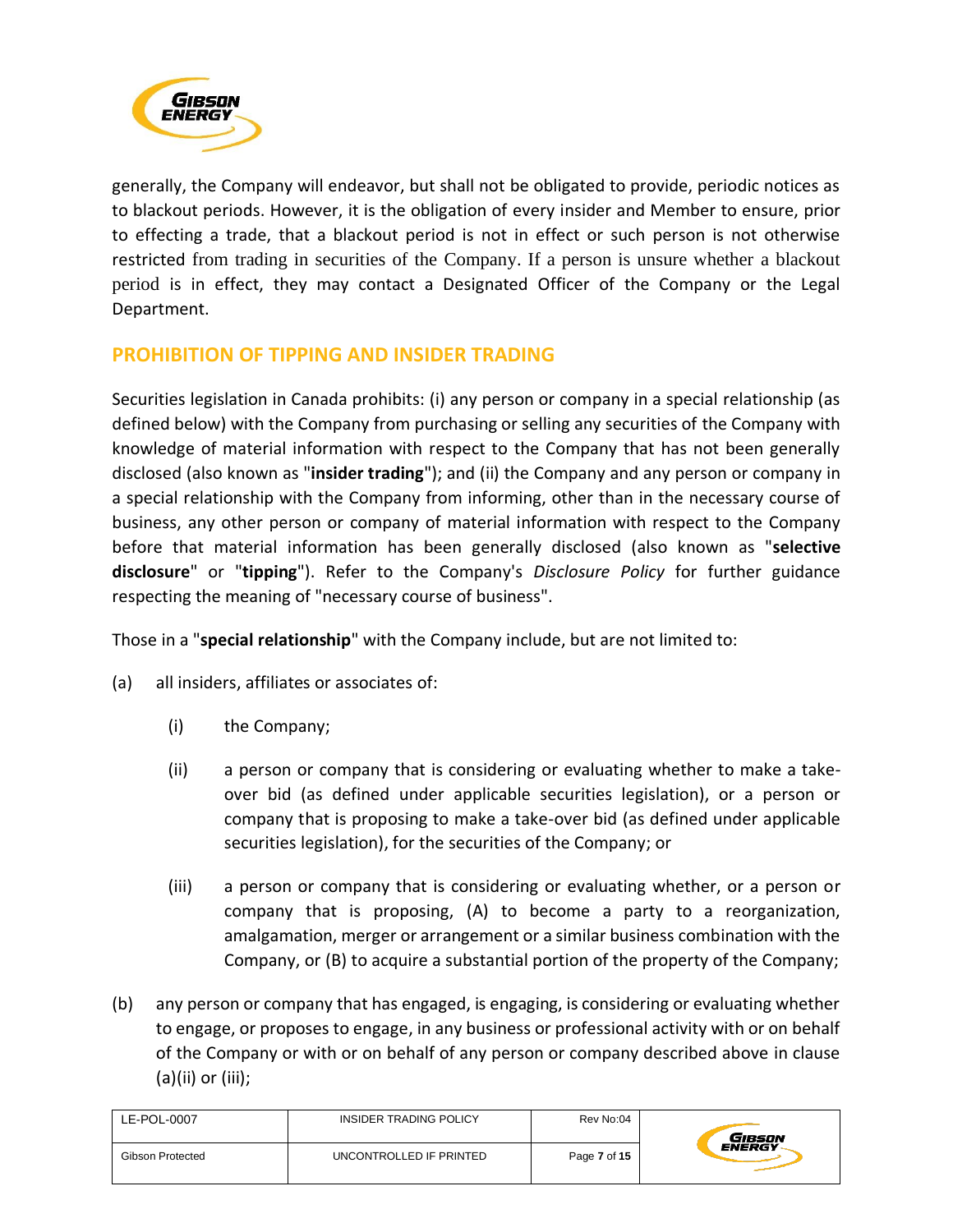

- (c) all directors, officers and employees of:
	- (i) the Company;
	- (ii) a subsidiary of the Company;
	- (iii) a person or company that controls the Company, directly or indirectly; or
	- (iv) a person or company described above in clause (a)(ii) or (iii) or (b);
- (d) any person or company who learns of material information with respect to the Company while the person or company was a person or company described in clause (a), (b) or (c);
- (e) any person or company who learns of material information with respect to the Company from any other person or company described above (including a person or company described in this clause), and who knows or ought reasonably to know that the other person or company was in a special relationship with the Company; and
- (f) a person or company described above in clause (a)(ii) or (iii).

The term "special relationship" is broadly defined under applicable securities legislation. The tipping prohibition is not limited to communications made by senior management, investor relations professionals and others who regularly communicate with analysts, institutional investors and market professionals. The tipping prohibition applies, for example, to unauthorized disclosures by non-management employees. Consequently, there is a potentially infinite chain of tippees that fall within these prohibitions against tipping and insider trading, and because tippees are themselves considered to be in a special relationship with the Company, material information may be third or fourth hand and still be subject to the prohibitions.

## **INSIDER REPORTING**

A "**reporting insider**" (as referred to in this section) is defined in National Instrument 55-104 and is narrower that the definition of insider used elsewhere in this policy. The directors and senior officers of the Company (and every other principal operating entity of the Company) are considered to be reporting insiders and as such are subject to a higher standard of scrutiny and disclosure requirements than other people who may trade in securities of the Company.

Once a person becomes a reporting insider, their security holdings in the Company, and any change therein, must be reported to the appropriate securities commissions through the System for Electronic Disclosure by reporting insiders ("**SEDI**").

| LE-POL-0007      | INSIDER TRADING POLICY  | Rev No:04    | GiBSON        |
|------------------|-------------------------|--------------|---------------|
| Gibson Protected | UNCONTROLLED IF PRINTED | Page 8 of 15 | <b>ENERGY</b> |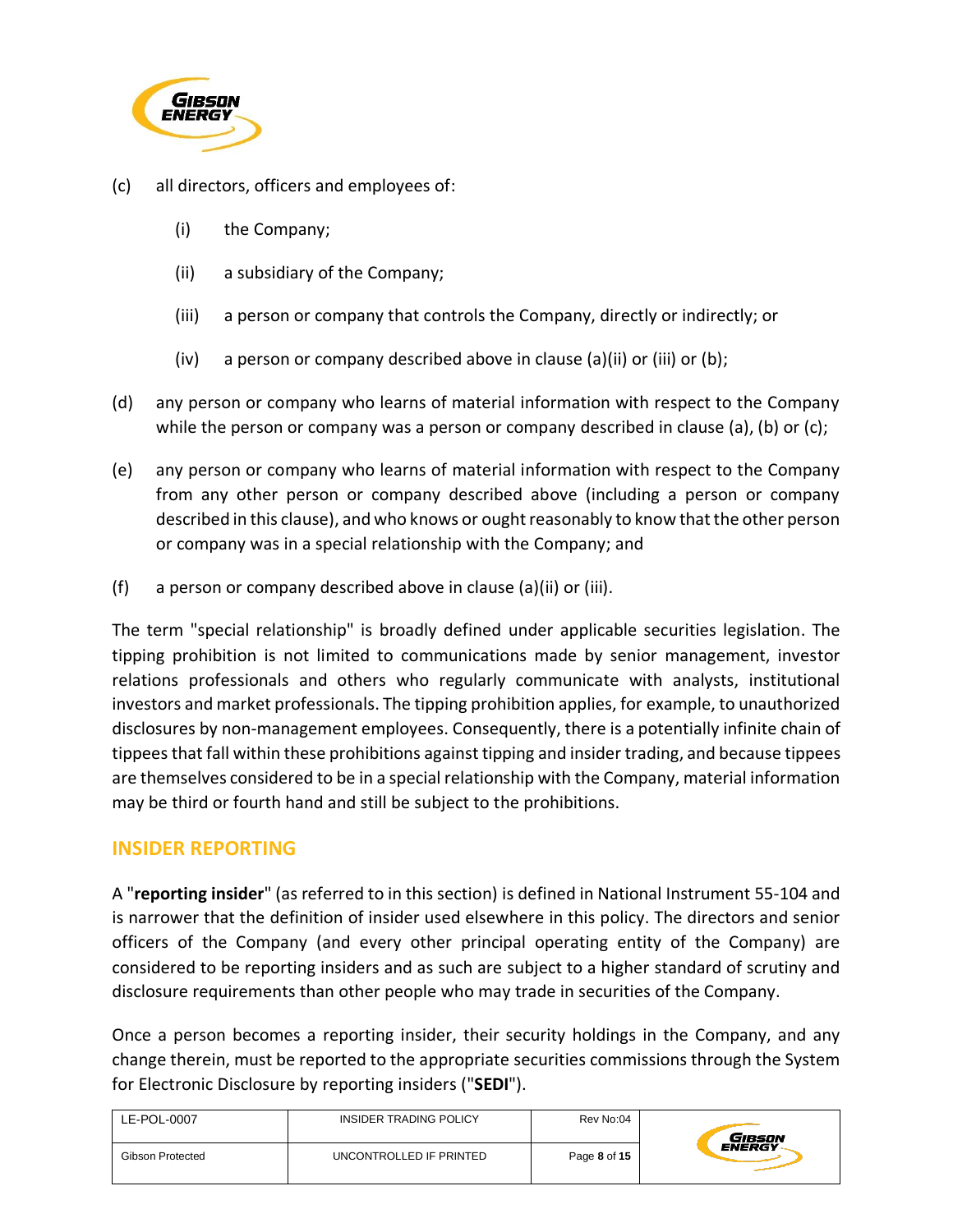

**The responsibility for compliance with reporting insider reporting obligations rests with the reporting insiders and not with the Company.** The Company has an interest in monitoring the holdings of its reporting insiders and ensuring that reporting insider holdings are accurately reported, as the identity of reporting insiders and the size of their holdings may be relevant in determining whether the Company is permitted, under applicable securities legislation and stock exchange rules, to undertake certain corporate transactions.

#### **Initial Reports**

A reporting insider profile and initial report must be filed on SEDI within 10 days of the date on which a person or company becomes a reporting insider. The initial report discloses:

- (a) beneficial ownership of, or control or direction over, whether direct or indirect, securities of the Company, and
- (b) interest in, or right or obligation associated with, a related financial instrument involving a security of the Company.

#### **Subsequent Reports for Changes in Beneficial Ownership**

A person or company who is a reporting insider must within 5 days of any of the following changes file an insider report in respect of the Company disclosing a change in the reporting insider's:

- (a) beneficial ownership of, or control or direction over, whether direct or indirect, securities of the Company, and
- (b) interest in, or right or obligation associated with, a related financial instrument involving a security of the Company.

#### **Stock Options**

A reporting insider who exercises an option, warrant or other convertible or exchangeable security must file within 5 days of the exercise, separate insider reports disclosing the resulting change in the reporting insider' s beneficial ownership of, or control or direction over, whether direct or indirect, each of:

- (a) the option, warrant or other convertible or exchangeable security; and
- (b) the common shares or other underlying securities of the Company.

| LE-POL-0007             | INSIDER TRADING POLICY  | Rev No:04    | Gibson        |
|-------------------------|-------------------------|--------------|---------------|
| <b>Gibson Protected</b> | UNCONTROLLED IF PRINTED | Page 9 of 15 | <b>ENERGY</b> |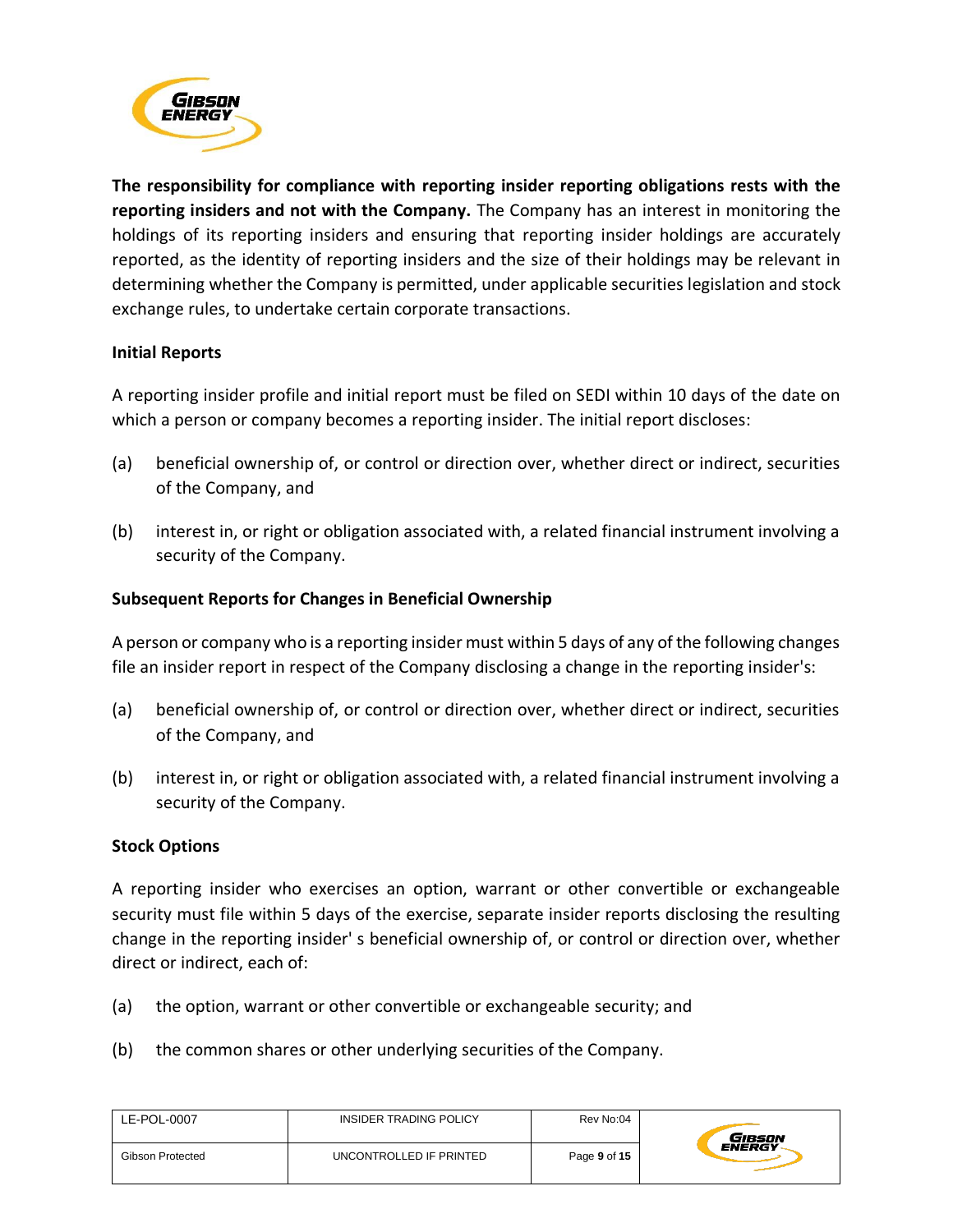

# **Reporting of Restricted Share Units ("RSUs"), Performance Share Units ("PSUs") and Deferred Share Units ("DSUs")**

Regular filing requirements apply in respect of grants (the equivalent to purchases) and exercises (equivalent to sales) of RSUs PSUs, and DSUs. Additional RSUs, PSUs, and DSUs received as dividend equivalents must be reported under the annual filing requirements which requires the reporting insider to file a report by March 31st in the year following the transaction.

#### **Forms**

Reporting insiders of the Company are to use the Insider Report form prescribed under applicable securities legislation. In each instance an electronic copy of the insider report form must be filed using SEDI within 10 days from the day the person becomes a reporting insider or within 5 days of the reporting insider's interests changing. Failure to do so will result in fines levied by various securities regulatory authorities.

A copy of all Insider Reports filed with the securities commissions through SEDI should also be sent to the General Counsel of the Company concurrently with the filing to the commissions. In this way the General Counsel will be able to monitor the filing process.

# **OTHER REPORTING OBLIGATIONS**

In addition to the reporting requirements noted above, reporting insiders are bound by other reporting obligations under applicable securities legislation, including but not limited to National Instrument 55-104 as may be amended, superseded, replaced or supplemented, and are encouraged to consult with a Designated Officer or a member of the Legal Department should they have any questions about their obligations.

# **ENFORCEMENT**

## **Penalties**

Compliance with this policy is essential for the Company to help to maintain its integrity in the financial markets. Accordingly, any Member who violates this policy may face disciplinary action up to and including termination of his or her employment or service with the Company for cause. The violation may also violate securities legislation and thus, the Company may refer the matter of a violation to the appropriate regulatory authorities, which could lead to fines or other penalties.

| LE-POL-0007      | <b>INSIDER TRADING POLICY</b> | Rev No:04     | Gibson        |
|------------------|-------------------------------|---------------|---------------|
| Gibson Protected | UNCONTROLLED IF PRINTED       | Page 10 of 15 | <b>ENERGY</b> |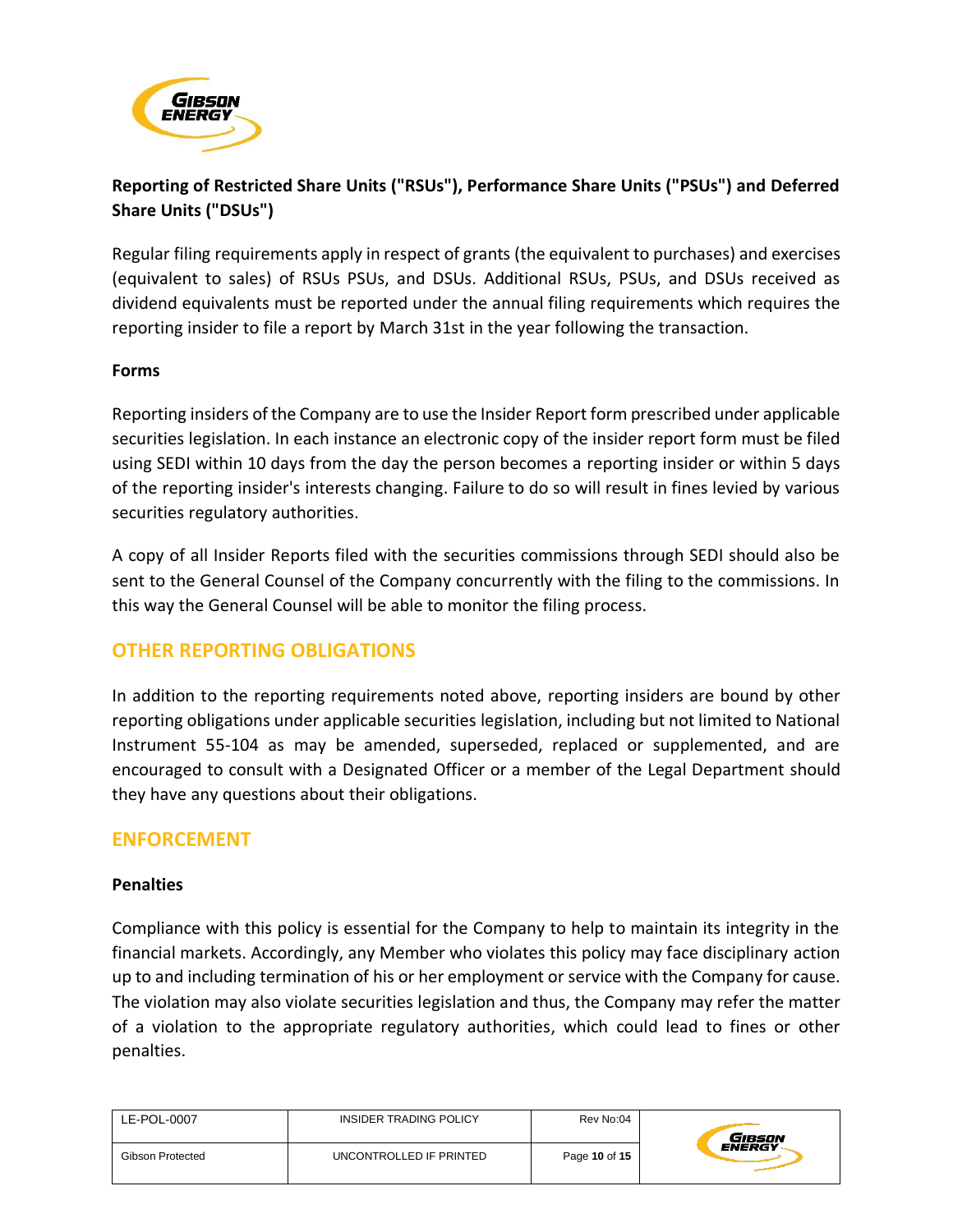

Penalties for violating statutory provisions relating to insider trading or tipping and disclosing material non-public information are severe and may include fines, sanctions, quasi-criminal penalties and criminal charges under the *Criminal Code* (Canada).

## **COMMITMENT**

To demonstrate the Company's determination and commitment to the purposes of this policy, the Company asks each Member to review this policy periodically throughout the year, and to take the opportunity to discuss with management any circumstances that may have arisen that could be a breach of this policy.

Insiders are required to certify compliance with the policy annually by executing and delivering the Acknowledgment and Confirmation attached hereto as Appendix B or a substantially similar form. Employees are required to sign this policy when they are engaged or when this policy is significantly revised. The Company shall also periodically circulate information regarding insider trading to Members.

## **APPROVAL**

The Board of Directors of the Company will review this policy annually. This policy was last approved by the Board of Directors on May 2, 2022.

| LE-POL-0007      | INSIDER TRADING POLICY  | Rev No:04     | Gibson        |
|------------------|-------------------------|---------------|---------------|
| Gibson Protected | UNCONTROLLED IF PRINTED | Page 11 of 15 | <b>ENERGY</b> |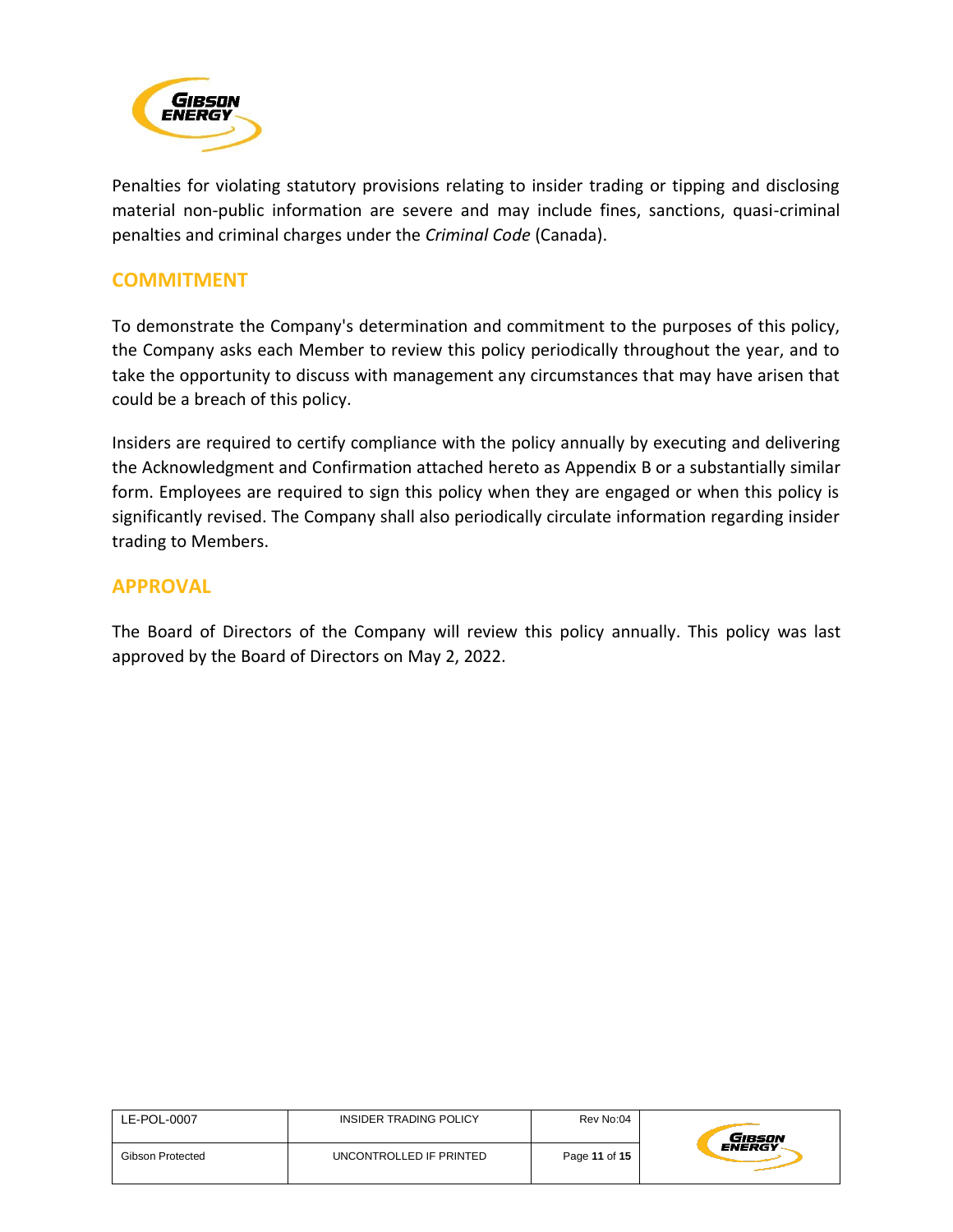

# **Appendix A Examples of Information that Could be Material**

The following list is reproduced from the Canadian Securities Administrators' National Policy 51- 201, which provides examples of the types of events or information that may be material to the Company. This list is not exhaustive.

#### **Changes in the Company's corporate structure**

- changes in share ownership that may affect control of the Company
- major reorganizations, amalgamations, or mergers
- take-over bids, issuer bids, or insider bids

#### **Changes in the Company's capital structure**

- the public or private sale of additional securities
- planned repurchases or redemptions of securities
- planned splits of common shares or offerings of warrants or rights to buy shares
- any share consolidation, share exchange, or stock dividend
- changes in a Company's dividend payments or policies
- the possible initiation of a proxy fight
- material modifications to the rights of security holders

#### **Changes in the Company's financial results**

- a significant increase or decrease in near-term earnings prospects
- unexpected changes in the financial results for any period
- shifts in financial circumstances, such as cash flow reductions, major asset write-offs or write-downs
- changes in the value or composition of the Company's assets

| LE-POL-0007      | INSIDER TRADING POLICY  | Rev No:04     | GIBSON        |
|------------------|-------------------------|---------------|---------------|
| Gibson Protected | UNCONTROLLED IF PRINTED | Page 12 of 15 | <b>ENERGY</b> |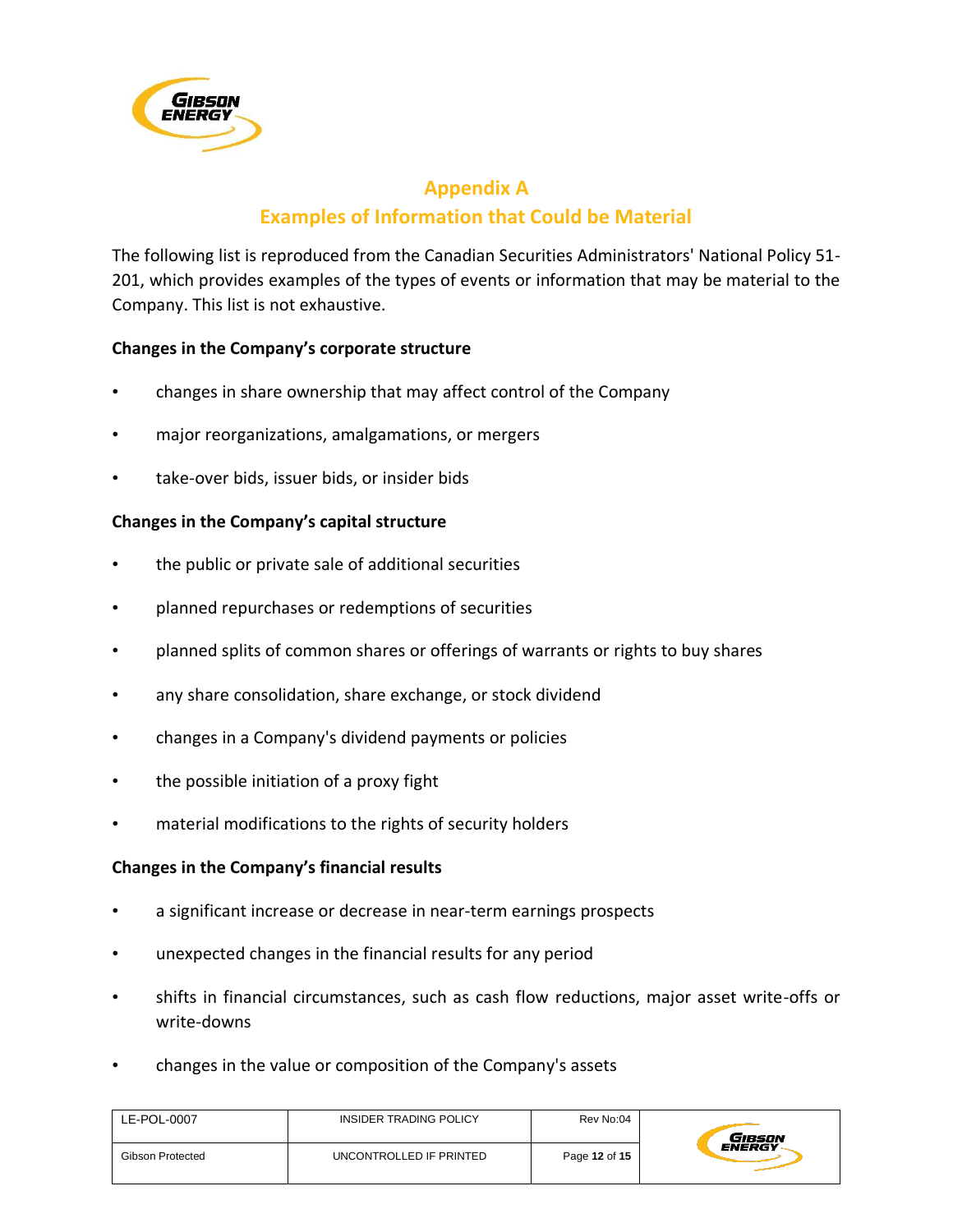

any material change in the Company's accounting policies

### **Changes in the Company's business and operations**

- any development that affects the Company's resources, technology, products or markets
- a significant change in capital investment plans or corporate objectives
- major labour disputes or disputes with major contractors or suppliers
- significant new contracts, products, patents, or services or significant losses of contracts or business
- significant discoveries by resource companies
- changes to the board of directors or executive management, including the departure of the Company's President and CEO or CFO (or persons in equivalent positions)
- the commencement of, or developments in, material legal proceedings or regulatory matters
- waivers of corporate ethics and conduct rules for officers, directors, and other key employees
- any notice that reliance on a prior audit is no longer permissible
- de-listing of the Company's securities or their movement from one quotation system or exchange to another

## **Acquisitions and dispositions involving the Company**

- significant acquisitions or dispositions of assets, property or joint venture interests
- acquisitions of other companies, including a take-over bid for, or merger with, another Company

#### **Changes in the Company's credit arrangements**

- the borrowing or lending of a significant amount of money
- any mortgaging or encumbering of the Company's assets

| LE-POL-0007      | INSIDER TRADING POLICY  | Rev No:04     | Gibson        |
|------------------|-------------------------|---------------|---------------|
| Gibson Protected | UNCONTROLLED IF PRINTED | Page 13 of 15 | <b>ENERGY</b> |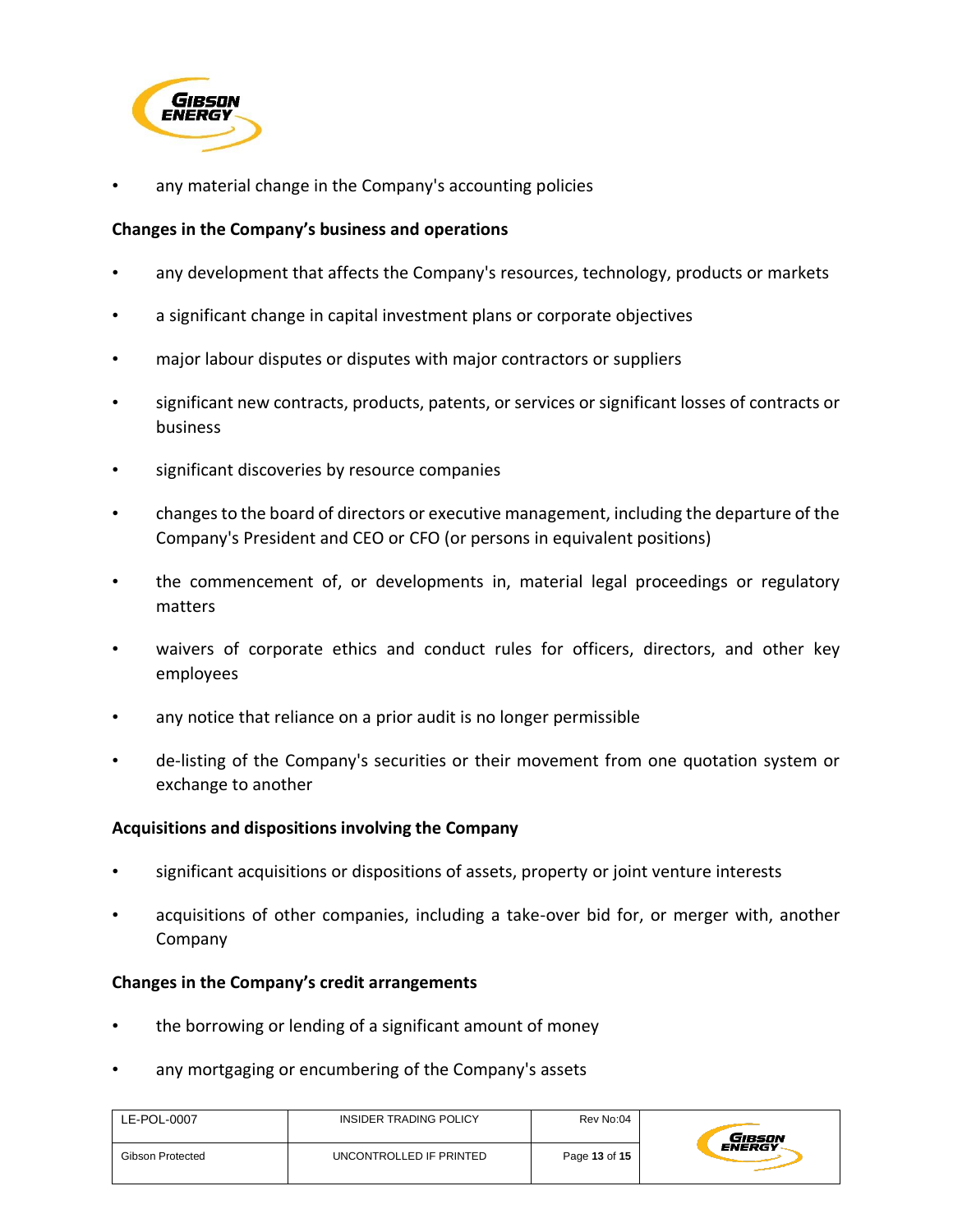

- defaults under debt obligations, agreements to restructure debt, or planned enforcement procedures by a bank or any other creditors
- changes in rating agency decisions
- significant new credit arrangements

NOTE: References to the term "Company" in the Appendix A are deemed to include Gibson Energy Inc. as well as it subsidiaries.

| LE-POL-0007      | INSIDER TRADING POLICY  | Rev No:04     | GIBSON        |
|------------------|-------------------------|---------------|---------------|
| Gibson Protected | UNCONTROLLED IF PRINTED | Page 14 of 15 | <b>ENERGY</b> |